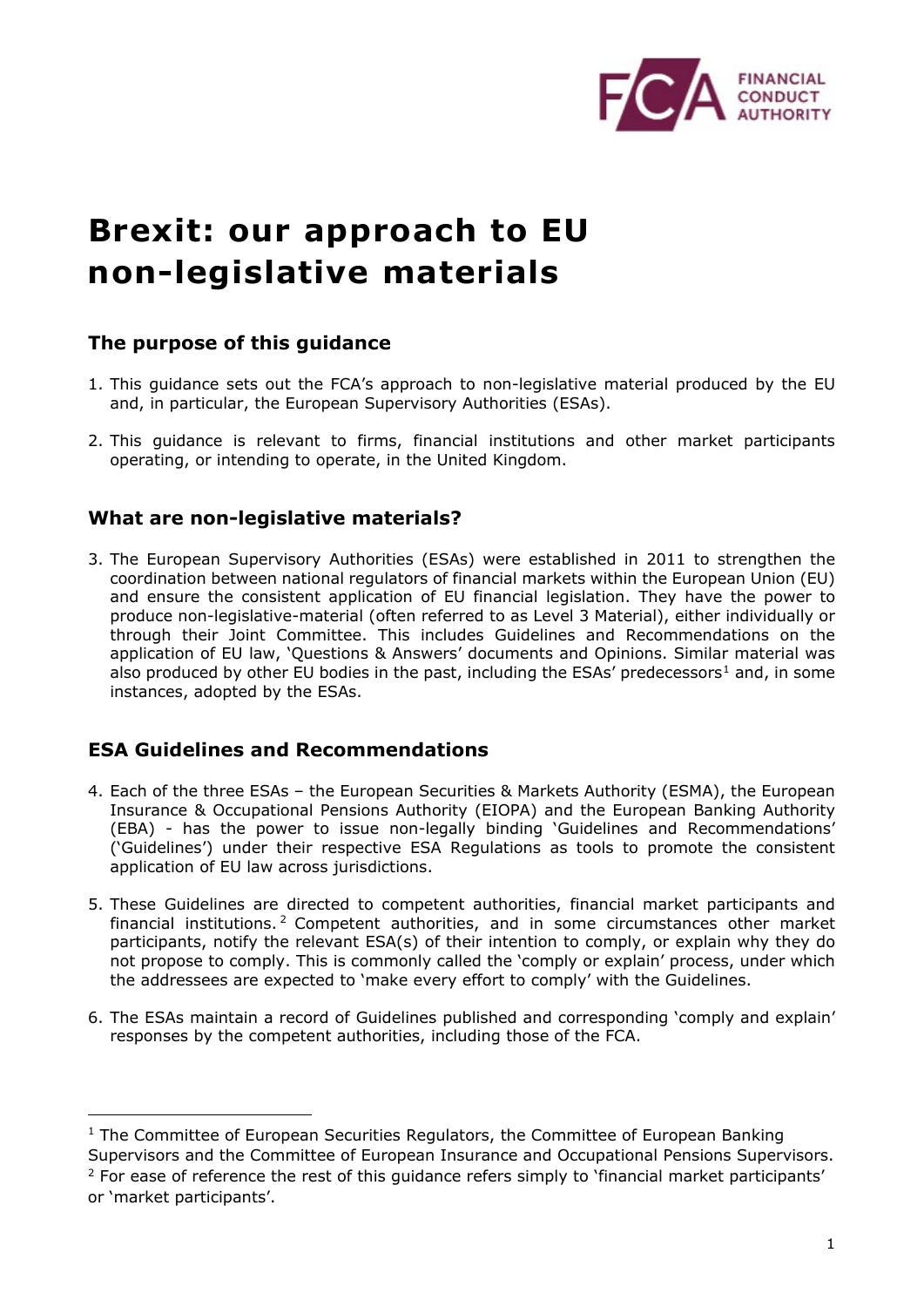# **Other EU non-legislative material**

7. The ESAs also publish other non-legislative material which includes:

- **Opinions**
- 'Questions & Answers' documents
- supervisory briefings
- peer-review analyses
- best practices and statements to help build a common supervisory culture and consistent supervisory practices within the EU
- warnings (e.g. around the risks associated with particular complex products).

# **What is happening to non-legislative EU material in the UK post-IP completion day?**

- 8. During the transition period agreed under the Withdrawal Agreement between the EU and the UK, EU law continues to apply to the UK until IP completion day (IPCD), i.e. 31 December 2020 at 11pm, as defined in the European Union (Withdrawal Agreement) Act 2020.
- 9. Under the European Union (Withdrawal) Act 2018, the broad range of non-legislative material produced by the ESAs or their predecessor bodies (for example, CESR) has not been incorporated into UK law. However, the EU law and EU-derived law to which the nonlegislative material relates has largely been retained. Therefore, we consider that the EU non-legislative material will remain relevant post-IPCD to the FCA and market participants in their compliance with regulatory requirements, including provisions in our Handbook.

# **What is the FCA's expectation in relation to the application of pre-IPCD EU non-legislative material?**

#### *ESA Guidelines and Recommendations*

- 10. Our supervisory expectation in respect of Guidelines and Recommendations remains the same. Persons requiring authorisation or recognition to continue to provide services in the UK post-IPCD will become subject to these expectations.
- 11. In particular:
	- i. we expect firms and market participants to continue to apply the Guidelines to the extent that they remain relevant, as they did before IPCD, interpreting them in light of the UK's withdrawal from the EU and the associated legislative changes that are being made to ensure the regulatory framework operates appropriately
	- ii. we shall continue to apply such Guidelines and Recommendations in respect of our own functions in the same manner as before, interpreting them in light of the UK's withdrawal from the EU and the associated legislative changes.

#### *Other EU non-legislative material*

12.We will continue to have regard to other EU non-legislative material where and if they are relevant, taking account of Brexit and ongoing domestic legislation. Firms, market participants and stakeholders should also continue to do so.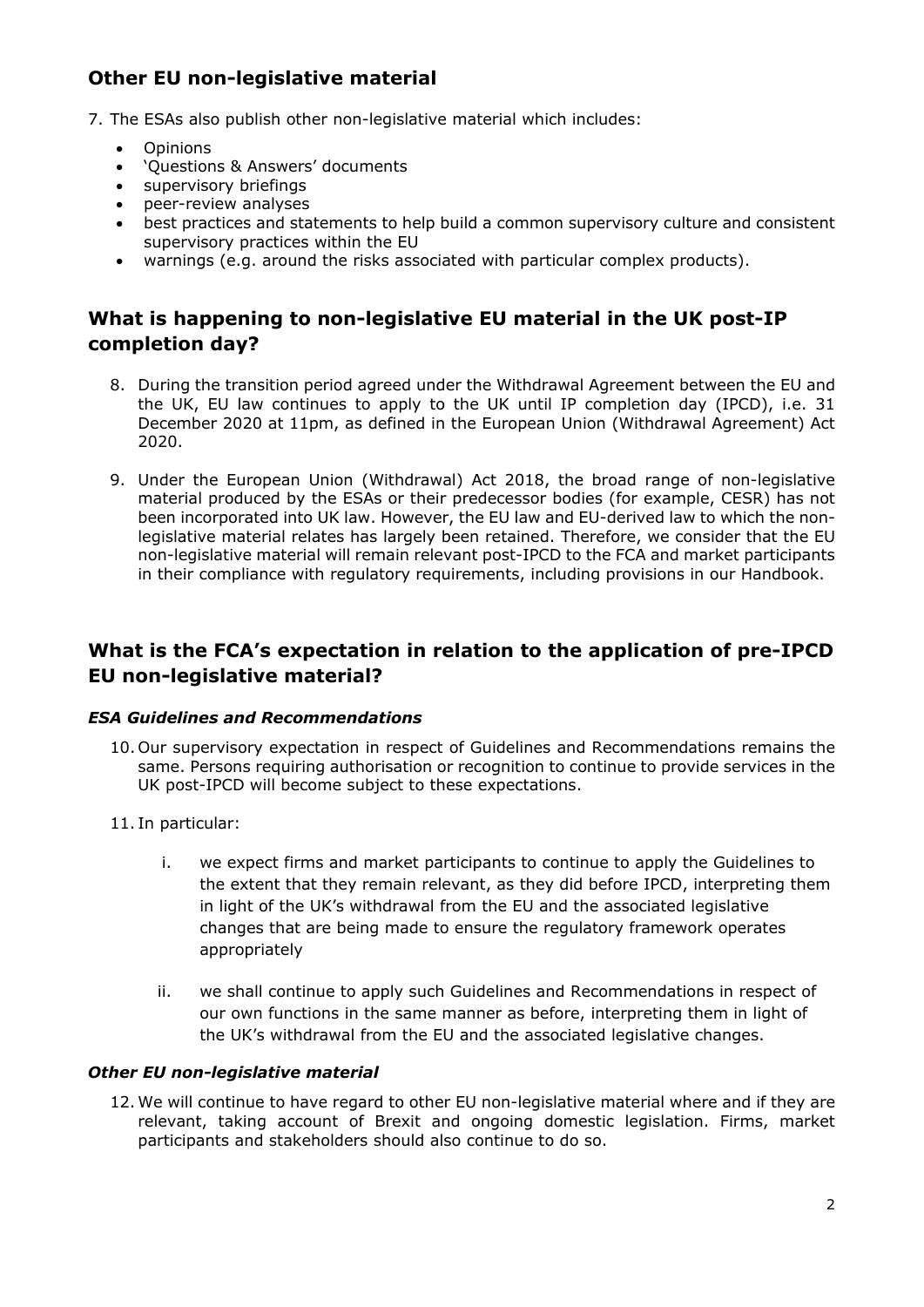## **Are there any exceptions to our expectations to non-legislative EU material?**

- 13.Where we have previously informed the relevant ESA that we will not comply with part of, or all of, a pre-IPCD Guideline we will continue this approach. For example, we have notified that we would not comply with parts of the Guidelines in the cases listed below. In those circumstances, we explained our reasons for why it would not be appropriate to comply with all or part of the guidelines and the legal consequences of the refusal to comply. For example:
	- i. ESMA's short-selling guidelines: We notified ESMA that we would comply with all the Guidelines with the exception of the provisions concerning the requirement to be a member of a trading venue (i.e. that a market maker be a member of a venue on which the instrument trades that it wishes to make markets in) and the scope of the products eligible for the exemption (i.e. that the market making exemption should not be limited to equities, sovereign debt and equity/sovereign debt derivatives).<sup>[3](#page-2-0)</sup> We expect stakeholders to continue applying the Guidelines, with the exception of those provisions.
	- ii. EBA's sound remuneration policies: We notified the EBA that we would comply with all aspects of these Guidelines, except for the requirement that the limit on awarding variable remuneration to 100% of fixed remuneration, or 200% with shareholder approval ('the bonus cap'), must be applied in any case to all firms subject to the Capital Requirements Directive.<sup>[4](#page-2-1)</sup>
	- iii. EBA's internet payment security guidelines: We notified the EBA that, while fully supportive of the objectives behind the Guidelines, we did not have the power, without legislative change, to make binding rules requiring all payment service providers (credit institutions, payment institutions, and e-money institutions) to comply with the Guidelines. Implementation of the Guidelines would require some providers to make significant changes to their systems and controls, and significant additional changes would likely be necessary following implementation of the Payment Services Directive II. We noted that we indicated to participants that compliance with the Secure Pay Recommendations would be needed, in line with PSD2 transposition requirements.<sup>[5](#page-2-2)</sup>
	- iv. The acquisition Directive Guidelines: We notified the ESAs that we would comply with the Guidelines except for provisions relating to the identification of acquirers of indirect holdings. We noted firms should continue to use the existing methodology as laid out in Part II. We will continue to comply with the Guidelines in this way and expect firms to do so as well.
- 14. Post-IPCD the FCA may determine that firms, financial institutions or market participants are no longer expected to 'make every effort to comply' with a particular pre-IPCD Guideline, for example, due to changes made to the relevant legislation. In those circumstances, we may issue guidance accordingly.
- 15.We maintain our approach to the ESMA MIFID Q&A 'Appropriateness/Complex Financial Instruments'. The ESMA Q&A states that shares in non-UCITS collective investment

-

<span id="page-2-0"></span><sup>3</sup> ESA guidance [compliance notifications table](https://www.handbook.fca.org.uk/Assets/fca/files/ESA%20guidance%20compliance%20notifications%20table%20-%20FCA-PRA.xlsx) (FCA-PRA)

<span id="page-2-1"></span><sup>4</sup> As above

<span id="page-2-2"></span><sup>5</sup> As above